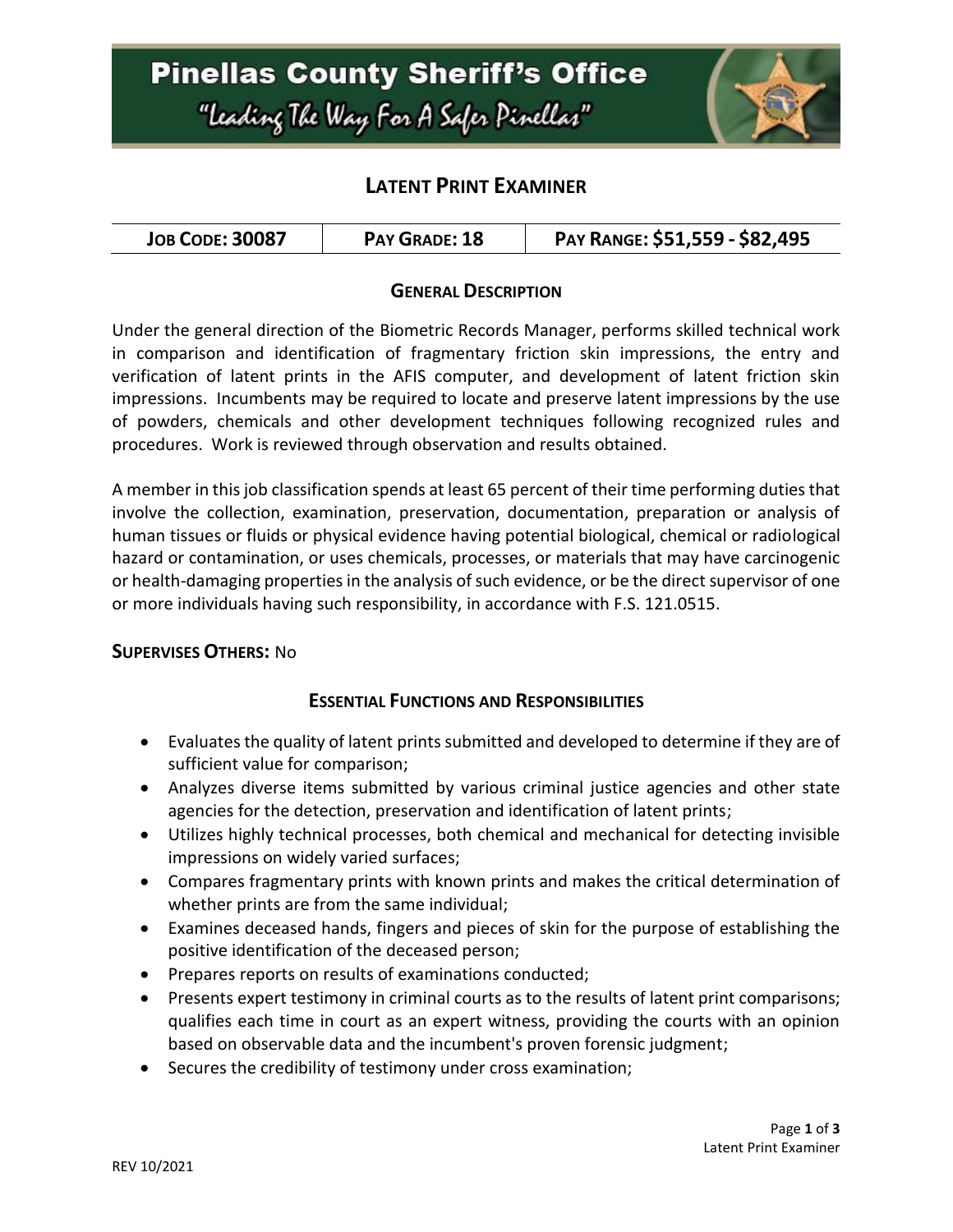# **Pinellas County Sheriff's Office** "Leading The Way For A Safer Pinellar"



- Prepares court exhibits and preserves by photographic processes material potentially significant for analysis and court preparation at the direction of the courts;
- Instructs criminal justice interns in the collection and preservation of latent fingerprints, physical evidence, and in the recording of fingerprints and footprints;
- Participates in Sheriff's Office recruitment and community relations activities as directed.

Regular and reliable attendance is required as an essential function of the position.

This position may be considered essential and, in the event of an emergency or natural disaster, may be required to work.

This list is not intended to be all-inclusive, and you may not be responsible for every item listed. The employer reserves the right to assign additional functions and responsibilities as necessary.

### **QUALIFICATIONS**

- Bachelor's degree from an accredited college or university with at least 12 credit hours in physical, biological, fingerprint science or forensic science coursework AND one (1) year experience as a Latent Print Examiner conducting independent casework, OR
- Four (4) years' experience as a Fingerprint Technician or related field
- Or equivalent combination of education and experience
- Latent Print Certification with the International Association for Identification (IAI) is preferred
- A written comprehensive practical skills evaluation, to include comparison and identification of latent prints to known prints will be administered
- Must possess a valid Florida driver's license

## **KNOWLEDGE, SKILLS, AND ABILITIES**

- Knowledge of procedures and techniques used in latent print examination and comparison;
- Ability to recognize matching and non-matching patterns and prints during manual comparison using fingerprint magnifiers and on-screen digital comparisons;
- Knowledge of courtroom procedures and legal requirements involving the use of fingerprints as evidence and as testifying as an expert witness;
- Ability to learn the intricate detail of minutiae plotting on the latent entry terminal of the AFIS computer;
- Ability to learn how to import, manage, and conduct examinations in the digital evidence management system (DEMS);